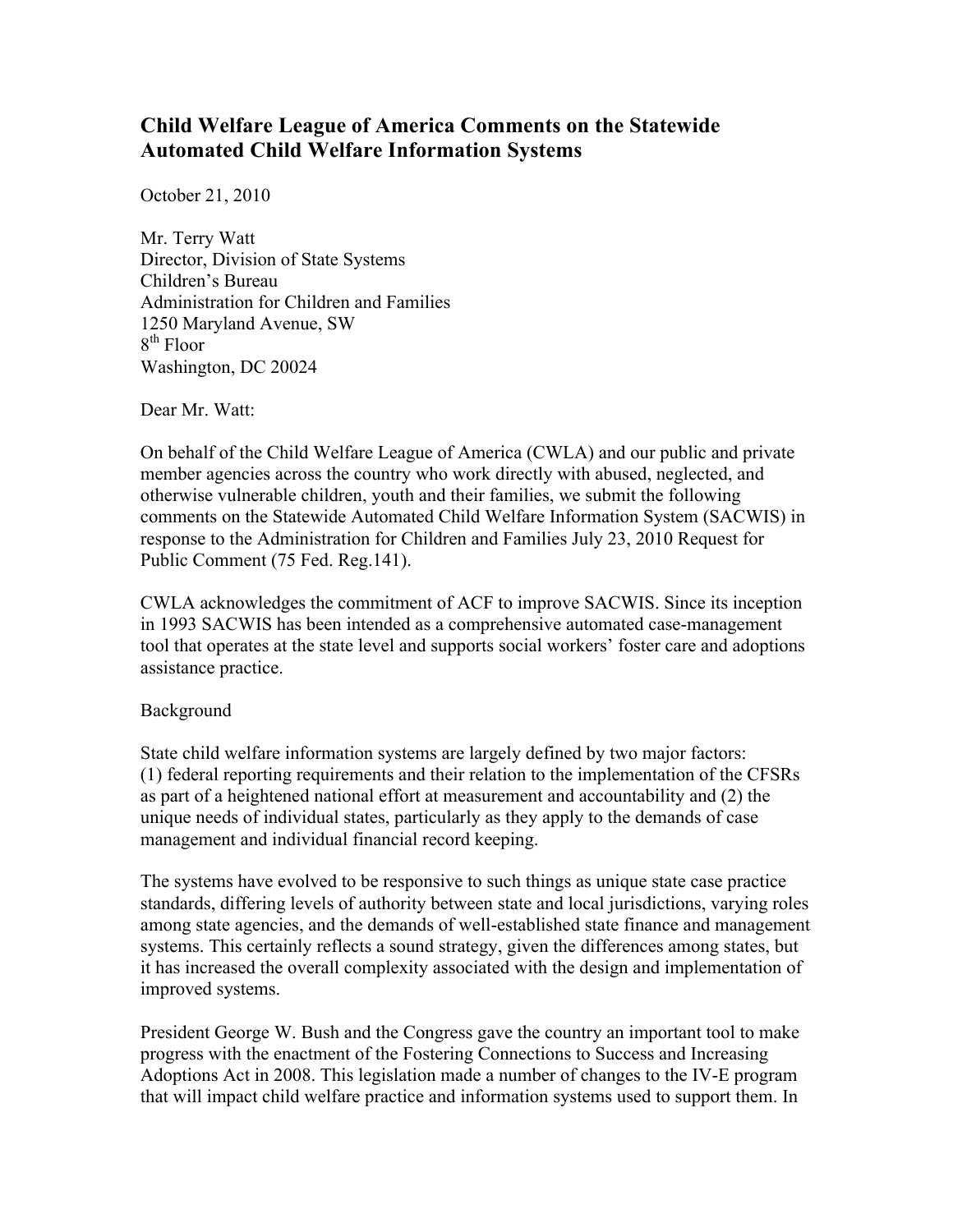addition, Fostering Connections included specific provisions related to Tribes and tribal organizations which also need to be addressed in regards to collecting information and data information systems.

When we put all of this into practice, a system must have the capacity to accomplish three things:

• state compliance with federal reporting requirements, including documentation of the state's ability to meet federal outcome standards under ASFA;

• program management and decision making, including providing the data necessary to track and analyze both short- and long-term indicators of individual and system performance; and

• ongoing daily case management.

The requirement to perform case management functions is perhaps the most important thing to appreciate about state information systems, particularly those designed to comply with SACWIS requirements. These systems are not simply for reporting. They also must be fully integrated into the daily work of thousands of direct service staff as tracking and decision-making tools. Complete, accurate, and timely information about the status of individual children is essential to providing supervision and care to children. The need to bring this capacity to life places a much higher demand on states at both the design and maintenance levels than would be the case if their information systems were simply reporting tools.

States, even those with approved SACWIS systems, have much more to accomplish in fully implementing information systems that meet all of the demands of federal reporting, agency management and accountability, and case management. Significant technological challenges still exist, both for those states still designing systems and those in need of upgrades for existing systems. The most daunting challenges, however, remain with the human factor. Caseworkers are the most important ingredient in achieving success with these systems. Additional investments are necessary in reducing workloads and improving the capacity of frontline staff to integrate information management methods into sound case practice.

On occasion, federal guidance and rules can make use of state SACWIS systems a barrier for caseworkers and agencies attempting to address the needs of the families and children they serve. Some local agencies have the technology to link directly with a state's SACWIS system. They have been blocked by the federal government, however, and as a result may be using valuable resources of staff and money to reenter data into SACWIS when they have the software to avoid this duplication.

Given the complexity of these systems, maintaining strong federal leadership is necessary. States will continue to need support in the form of funding, technical assistance, training, and clear standards for both practice and data management, but guidance that recognizes the always changing world of computer technology.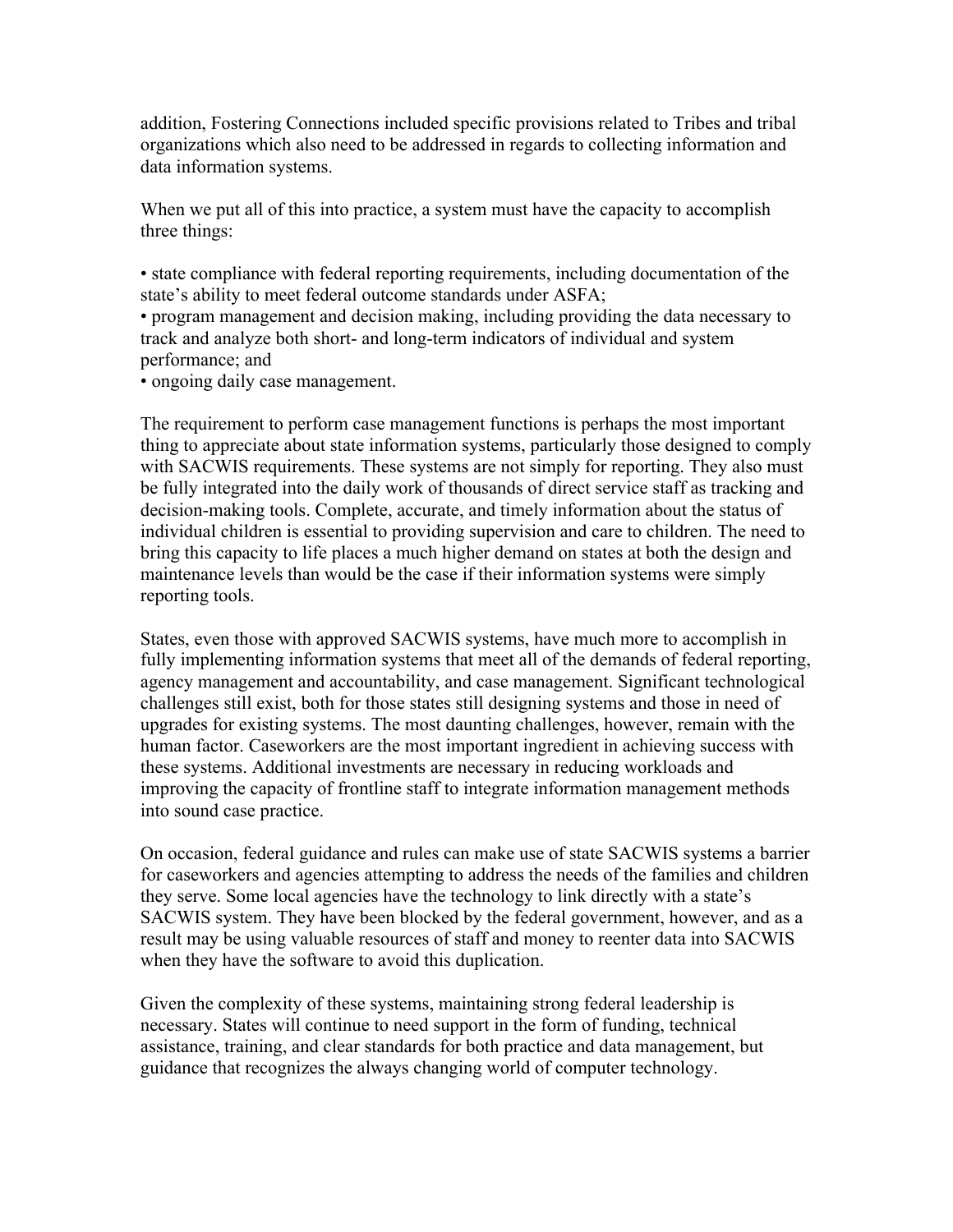Another difficulty in data collection that extends to oversight is the penalty structure when errors are detected. In some human service areas, such as the Supplemental Nutrition Assistance Program, when a program is in error, the state is allowed to take the fine imposed by the federal government and reinvest it in the system to address the cause of the errors. The same process should be incorporated into child welfare. Instead of taking money from child welfare as a penalty on states for failures, it would be more logical to require penalty funds to be reinvested in an agreed way between the child welfare agency and HHS.

## Recommendations

- The Administration should facilitate and encourage states that use the services of private non-profit providers to work with these provider agencies to develop their systems and any changes in SACWIS jointly with the state so that the state system not only addresses the federal requirements around data collection but helps to address the needs of local and private agencies such as billing, patient needs and history, etc. ACF should encourage a partnership among states and private providers.

- The Administration should allow states that use the services of nonprofit child welfare agencies to allow them to enter data directly and indirectly (uploaded) into a SACWIS system, allowing for transfer of data between agencies, better use of staff time, more attention to caseload, and maintenance of required data. Data entry does not have to be done directly into the state system by the case manager if the private provider can efficiently transfer the necessary information from their system into SACWIS electronically.

- Congress should enact the Child Welfare Workforce Improvement Act to fund a study on workforce by the National Academy of Sciences that would examine the challenges and strategies related to child welfare and make recommendations about caseload standards, the use of data to expand research, training, and demonstration projects. Such a study should ensure to include workers involved with CPS and those who are part of the front end of services.

- The Administration should build on progress with Tribes and tribal organizations in regards to information technology systems. In particular the provisions affecting Tribes from the Fostering Connections to Success Act that result in changes to these systems must be fully and successfully implemented for tribal communities.

- States should update their SACWIS in regards to the Fostering Connections Act to ensure new information is captured. In particular states should ensure that data regarding new provisions in the act on kinship/guardianship placements, health care, education, and youth transitioning to adulthood should be included in SACWIS.

- The Administration should conduct a comprehensive evaluation of data collection and reporting strategies in fields similar to child welfare, with particular attention to established national standards, the effects on service provision and workforce, and states'